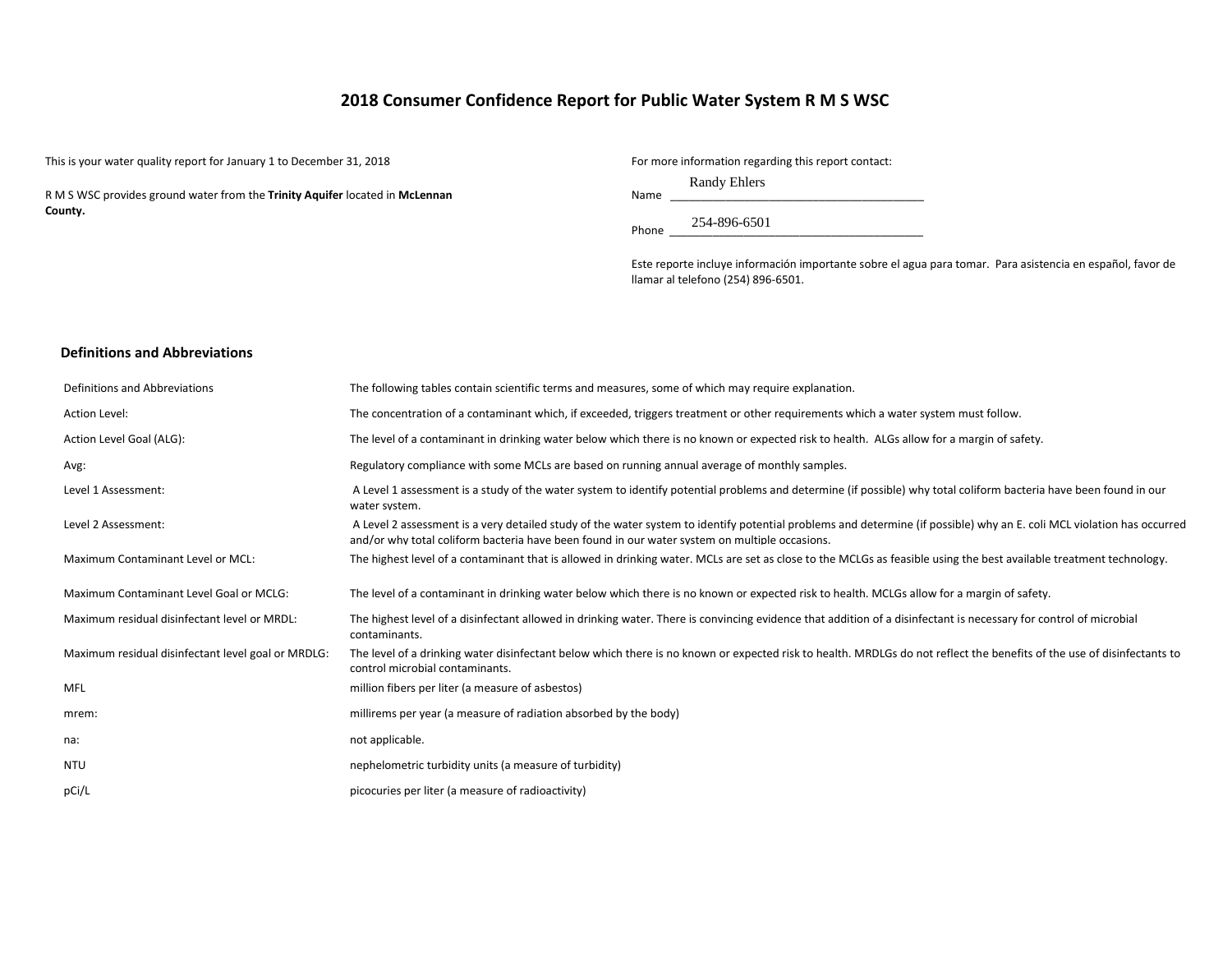### **Definitions and Abbreviations**

| ppb:                       | micrograms per liter or parts per billion - or one ounce in 7,350,000 gallons of water. |
|----------------------------|-----------------------------------------------------------------------------------------|
| ppm:                       | milligrams per liter or parts per million - or one ounce in 7,350 gallons of water.     |
| ppq                        | parts per quadrillion, or picograms per liter (pg/L)                                    |
| ppt                        | parts per trillion, or nanograms per liter (ng/L)                                       |
| Treatment Technique or TT: | A required process intended to reduce the level of a contaminant in drinking water.     |

# **Information about your Drinking Water**

The sources of drinking water (both tap water and bottled water) include rivers, lakes, streams, ponds, reservoirs, springs, and wells. As water travels over the surface of the land or through the ground, it dissolves naturally-occurring minerals and, in some cases, radioactive material, and can pick up substances resulting from the presence of animals or from human activity.

Drinking water, including bottled water, may reasonably be expected to contain at least small amounts of some contaminants. The presence of contaminants does not necessarily indicate that water poses a health risk. More information about contaminants and potential health effects can be obtained by calling the EPAs Safe Drinking Water Hotline at (800) 426-4791.

Contaminants that may be present in source water include:

- Microbial contaminants, such as viruses and bacteria, which may come from sewage treatment plants, septic systems, agricultural livestock operations, and wildlife.

- Inorganic contaminants, such as salts and metals, which can be naturally-occurring or result from urban storm water runoff, industrial or domestic wastewater discharges, oil and gas production, mining, or farming.

- Pesticides and herbicides, which may come from a variety of sources such as agriculture, urban storm water runoff, and residential uses.

- Organic chemical contaminants, including synthetic and volatile organic chemicals, which are by-products of industrial processes and petroleum production, and can also come from gas stations, urban storm water runoff, and septic systems.

- Radioactive contaminants, which can be naturally-occurring or be the result of oil and gas production and mining activities.

In order to ensure that tap water is safe to drink, EPA prescribes regulations which limit the amount of certain contaminants in water provided by public water systems. FDA regulations establish limits for contaminants in bottled water which must provide the same protection for public health.

Contaminants may be found in drinking water that may cause taste, color, or odor problems. These types of problems are not necessarily causes for health concerns. For more information on taste, odor, or color of drinking water, please contact the system's business office.

You may be more vulnerable than the general population to certain microbial contaminants, such as Cryptosporidium, in drinking water. Infants, some elderly, or immunocompromised persons such as those undergoing chemotherapy for cancer; persons who have undergone organ transplants; those who are undergoing treatment with steroids; and people with HIV/AIDS or other immune system disorders, can be particularly at risk from infections. You should seek advice about drinking water from your physician or health care providers. Additional guidelines on appropriate means to lessen the risk of infection by Cryptosporidium are available from the Safe Drinking Water Hotline (800-426-4791).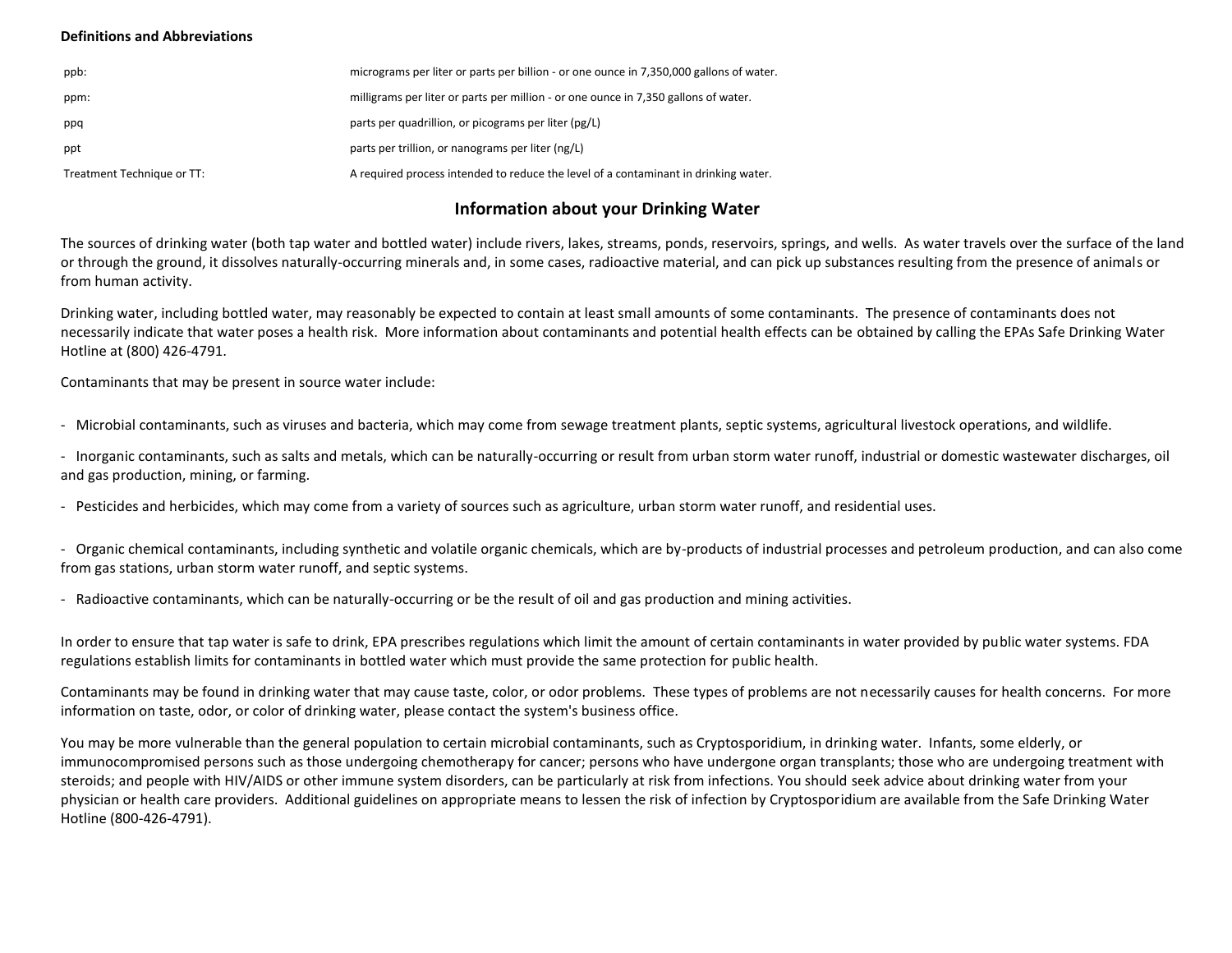If present, elevated levels of lead can cause serious health problems, especially for pregnant women and young children. Lead in drinking water is primarily from materials and components associated with service lines and home plumbing. We are responsible for providing high quality drinking water, but we cannot control the variety of materials used in plumbing components. When your water has been sitting for several hours, you can minimize the potential for lead exposure by flushing your tap for 30 seconds to 2 minutes before using water for drinking or cooking. If you are concerned about lead in your water, you may wish to have your water tested. Information on lead in drinking water, testing methods, and steps you can take to minimize exposure is available from the Safe Drinking Water Hotline or at http://www.epa.gov/safewater/lead.

#### **Information about Source Water**

'TCEQ completed an assessment of your source water, and results indicate that some of our sources are susceptible to certain contaminants. The sampling requirements for your water system is based on this susceptibility and previous sample data. Any detections of these contaminants will be found in this Consumer Confidence Report. For more information on source water assessments and protection efforts at our system contact **[insert water system contact][insert phone number]**'

# **2018 Water Quality Test Results**

| <b>Disinfection By-Products</b> | <b>Collection Date</b> | <b>Highest Level</b><br><b>Detected</b> | Range of Individual<br>Samples | <b>MCLG</b>              | <b>MCL</b> | <b>Units</b> | <b>Violation</b> | <b>Likely Source of Contamination</b>      |
|---------------------------------|------------------------|-----------------------------------------|--------------------------------|--------------------------|------------|--------------|------------------|--------------------------------------------|
| Haloacetic Acids (HAA5)         | 06/07/2016             |                                         | $1 - 1$                        | No goal for the<br>total | 60         | ppb          | N                | By-product of drinking water disinfection. |
| Total Trihalomethanes (TTHM)    | 06/07/2016             | 9.8                                     | $9.8 - 9.8$                    | No goal for the<br>total | 80         | ppb          | N                | By-product of drinking water disinfection. |

| <b>Inorganic Contaminants</b> | <b>Collection Date</b> | <b>Highest Level</b><br><b>Detected</b> | <b>Range of Individual</b><br><b>Samples</b> | <b>MCLG</b> | <b>MCL</b> | <b>Units</b> | <b>Violation</b> | Likely Source of Contamination                                                                             |
|-------------------------------|------------------------|-----------------------------------------|----------------------------------------------|-------------|------------|--------------|------------------|------------------------------------------------------------------------------------------------------------|
| Arsenic                       | 2018                   | ᅭ                                       | $9.8 - 13.4$                                 |             | 10         | ppb          |                  | Erosion of natural deposits; Runoff from orchards;<br>Runoff from glass and electronics production wastes. |